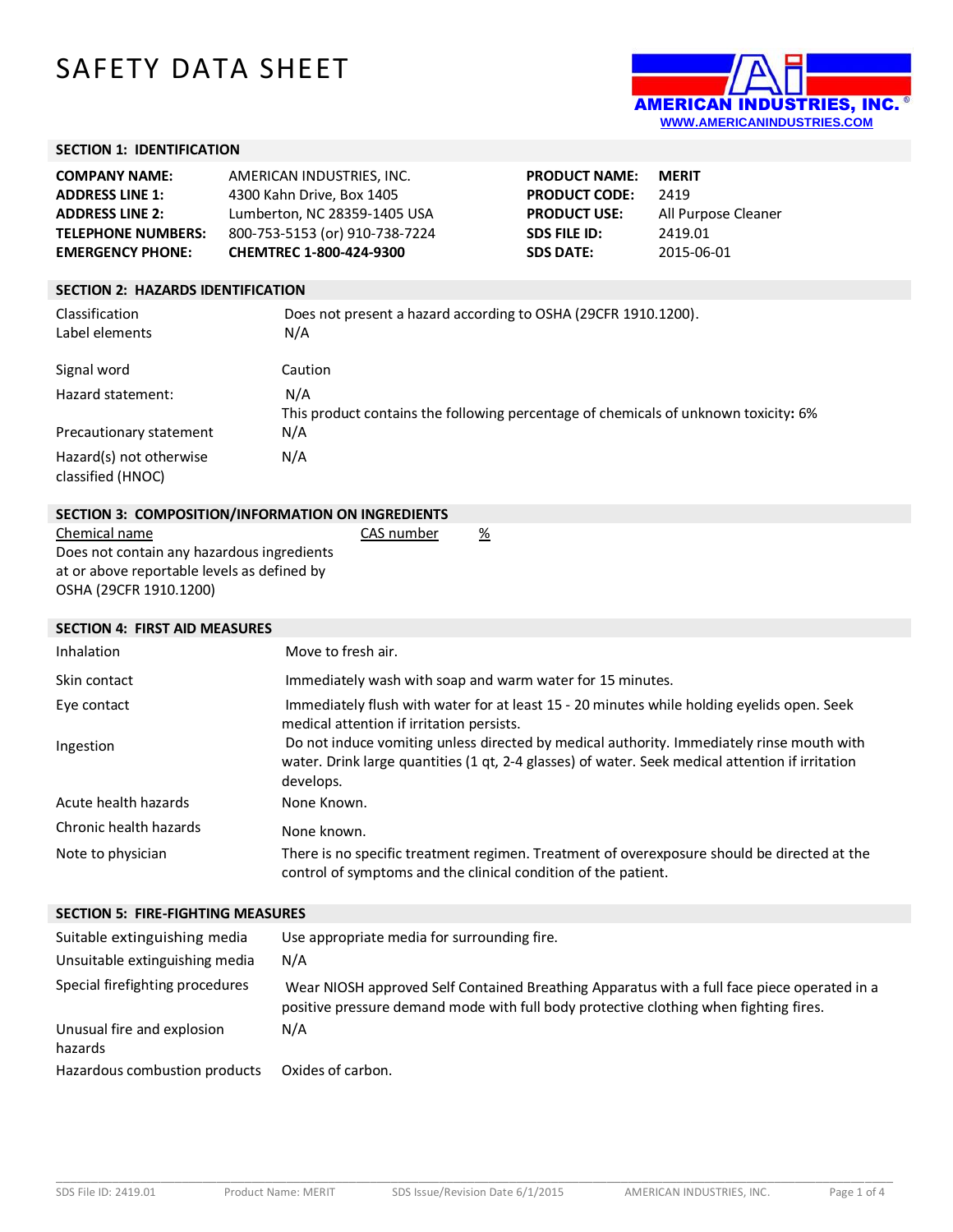|  | <b>SECTION 6: ACCIDENTAL RELEASE MEASURES</b> |
|--|-----------------------------------------------|
|  |                                               |

| Personal protective equipment | Refer to section VIII for proper Personal Protective Equipment.                                                       |
|-------------------------------|-----------------------------------------------------------------------------------------------------------------------|
| Spill                         | Mop or soak up with appropriate absorbent material. Remove out of doors. Flush with water.                            |
| Waste disposal                | Dispose of in accordance with federal, state, and local regulations. Non-hazardous. Keep out of<br>reach of children. |
| <b>RCRA Status</b>            | Non-hazardous.                                                                                                        |

#### **SECTION 7: HANDLING AND STORAGE**

| Precautions for safe handling | Good industrial practices. Keep away from freezing temperatures. |
|-------------------------------|------------------------------------------------------------------|
| Other precautions             | Keep out of reach of children. Do not drink or get into eyes.    |
| Incompatibility               | None known.                                                      |

## **SECTION 8: EXPOSURE CONTROLS/PERSONAL PROTECTION**

| Hazardous Component                                                                                                    | OSHA PEL                                                   | <b>ACGIH TLV</b> |
|------------------------------------------------------------------------------------------------------------------------|------------------------------------------------------------|------------------|
| Does not contain any hazardous<br>ingredients at or above<br>reportable levels as defined by<br>OSHA (29CFR 1910.1200) | N/A                                                        | N/A              |
| Appropriate engineering<br>controls                                                                                    | Not required.                                              |                  |
| Respiratory protection                                                                                                 | Not required with adequate ventilation.                    |                  |
| Personal protective equipment                                                                                          | Safety glasses and chemical resistant gloves.              |                  |
| <b>Additional Measures</b>                                                                                             | Wash hands and clothing in contact with product after use. |                  |

#### **SECTION 9: PHYSICAL AND CHEMICAL PROPERTIES**

| Appearance<br>Odor<br>Odor threshold                         | Turquoise blue.<br>Bland odor.<br>N/D                         |
|--------------------------------------------------------------|---------------------------------------------------------------|
| <b>Boiling point</b>                                         | >200°F (93°C)                                                 |
| <b>Freezing Point</b>                                        | 32°F (0°C)                                                    |
| Flammability                                                 | Not considered a flammable liquid by OSHA (29 CFR 1910.1200). |
| Flash point                                                  | N/D                                                           |
| Auto-ignition temperature                                    | N/D                                                           |
| Upper/lower flammability limits                              | Lower: N/D<br>Upper: N/D                                      |
| Vapor Pressure (mmHg)                                        | 17.5 @ 77°F (25°C)                                            |
| Vapor density (Air = $1$ )                                   | $<$ 1                                                         |
| <b>Evaporation Rate</b>                                      | $<$ 1                                                         |
| Specific Gravity (H20=1)                                     | 1.02 @ 77°F (25°C)                                            |
| рH                                                           | 10.65                                                         |
| Solids (%)                                                   | N/D                                                           |
| Solubility in Water                                          | 100%                                                          |
| Partition Coefficient:n-<br>Octanol/water (K <sub>ow</sub> ) | N/D                                                           |
| Volatility including water (%)                               | 92%                                                           |
| <b>VOC</b>                                                   | 0%                                                            |
| Dielectric Strength (Volts)                                  | N/A                                                           |
| <b>Decomposition Temperature</b>                             | N/D                                                           |
| Viscosity                                                    | N/D                                                           |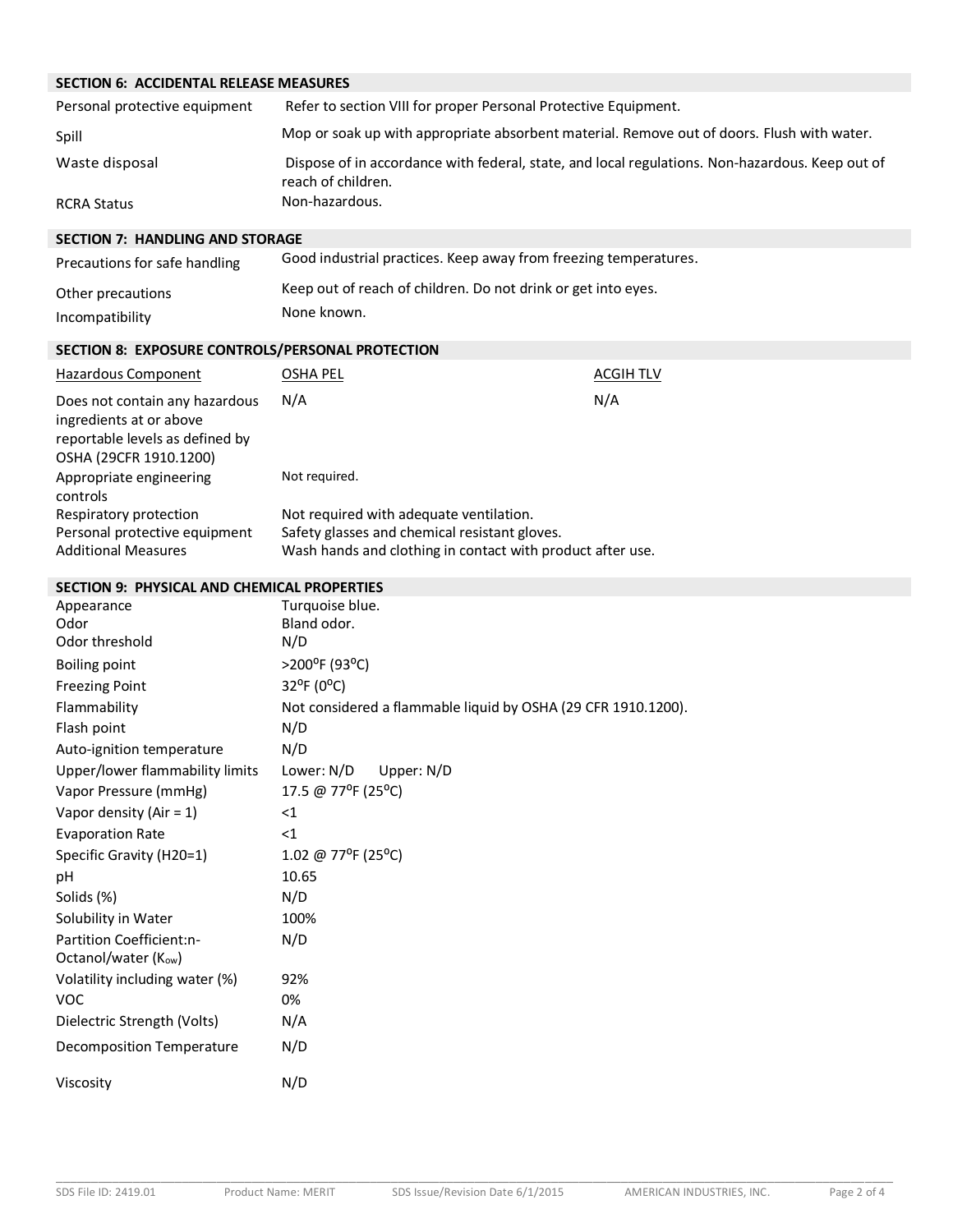#### **SECTION 10: STABILITY AND REACTIVITY**

| Reactivity                          | None Known.       |
|-------------------------------------|-------------------|
| Chemical stability                  | Stable.           |
| Conditions to avoid                 | None known.       |
| Incompatibility                     | None known.       |
| Hazardous decomposition<br>products | Oxides of carbon. |
| Possible hazardous reactions        | None known.       |

#### **SECTION 11: TOXICOLOGICAL INFORMATION**

| Toxicological information    | Not established.                                                                 |
|------------------------------|----------------------------------------------------------------------------------|
| Routes of Entry              | Eyes, Ingestion, Inhalation, Skin.                                               |
| Ingestion                    | May cause gastrointestinal irritation, nausea.                                   |
| <b>Inhalation</b>            | Irritant. Avoid breathing spray mist. May cause irritation to respiratory tract. |
| Skin contact                 | Prolonged or repeated contact may cause irritation                               |
| Eye contact                  | Mild if any irritation.                                                          |
| Medical condition aggravated | None known.                                                                      |
| Acute health hazards         | None known.                                                                      |
| Chronic health hazards       | None known.                                                                      |
| Carcinogenicity              | This product is not considered to be a carcinogen by IARC, ACGIH, NTP, or OSHA.  |

| Ecological information   | Not established.                               |
|--------------------------|------------------------------------------------|
| Biodegradability         | This product is biodegradable.                 |
| Bioaccumulation          | This product is not expected to bioaccumulate. |
| Mobility in soil         | This product is mobile in soil.                |
| Other ecological hazards | None known.                                    |

#### **SECTION 13: DISPOSAL CONSIDERATIONS**

| Waste disposal     | Dispose of in accordance with federal, state, and local regulations. Non-hazardous. Keep out of reach of<br>children. |
|--------------------|-----------------------------------------------------------------------------------------------------------------------|
| <b>RCRA Status</b> | Non-hazardous.                                                                                                        |

#### **SECTION 14: TRANSPORT INFORMATION**

| DOT:                       |                             |
|----------------------------|-----------------------------|
| UN number                  | Cleaning Compound, N. O. S. |
| UN proper shipping name    | None                        |
| Transport hazard class(es) | N/A                         |
| Packing group              | None                        |

## **SECTION 15: REGULATORY INFORMATION**

TSCA Status: All chemicals are listed or exempt. CERCLA (Comprehensive response compensation, and liability act): None. SARA 311/312 Hazardous categories: None. SARA 313 reportable ingredients: None. Clean water act: None. US state regulations: California Proposition 65: None.

International inventories: All components are listed or exempted.